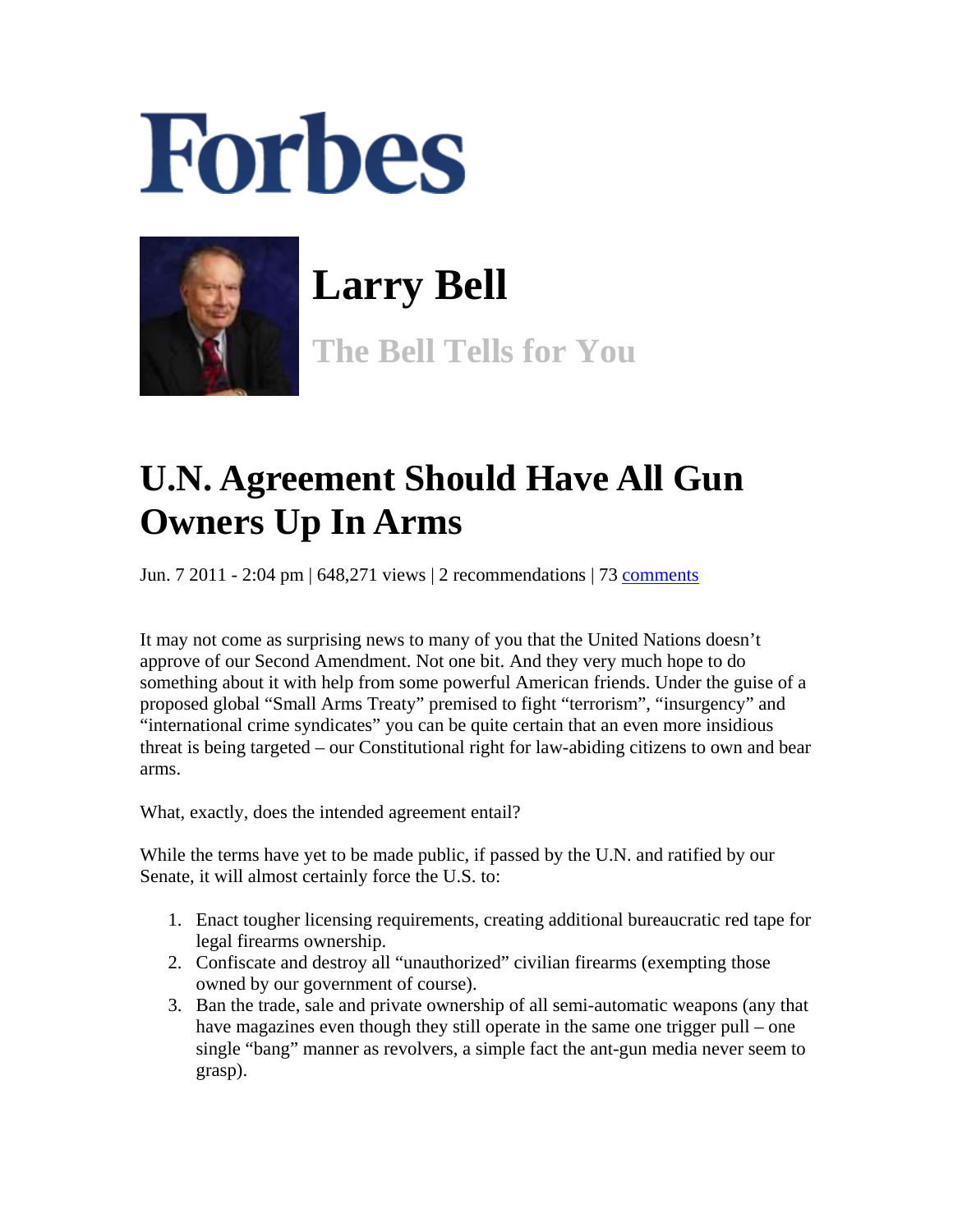- 4. Create an international gun registry, clearly setting the stage for full-scale gun confiscation.
- 5. In short, overriding our national sovereignty, and in the process, providing license for the federal government to assert preemptive powers over state regulatory powers guaranteed by the Tenth Amendment in addition to our Second Amendment rights.

Have no doubt that this plan is very real, with strong Obama administration support. In January 2010 the U.S. joined 152 other countries in endorsing a U.N. Arms Treaty Resolution that will establish a 2012 conference to draft a blueprint for enactment. Secretary of State Hillary Clinton has pledged to push for Senate ratification.

Former U.N. ambassador John Bolton has cautioned gun owners to take this initiative seriously, stating that the U.N. "is trying to act as though this is really just a treaty about international arms trade between nation states, but there is no doubt that the real agenda here is domestic firearms control."

Although professing to support the Second Amendment during her presidential election bid, Hillary Clinton is not generally known as a gun rights enthusiast. She has been a long-time activist for federal firearms licensing and registration, and a vigorous opponent of state Right-to-Carry laws. As a New York senator she ranked among the National Rifle Association's worst "F"-rated gun banners who voted to support the sort of gunpoint disarmament that marked New Orleans' rogue police actions against lawabiding gun owners in the anarchistic aftermath of Hurricane Katrina.

President Obama's record on citizen gun rights doesn't reflect much advocacy either. Consider for example his appointment of anti-gun rights former Seattle Mayor Greg Nickels as an alternate U.S. representative to the U.N., and his choice of Andrew Traver who has worked to terminate civilian ownership of so-called "assault rifles" (another prejudicially meaningless gun term) to head the Bureau of Alcohol, Tobacco, Firearms and Explosives.

Then, in a move unprecedented in American history, the Obama administration quietly banned the re-importation and sale of 850,000 collectable antique U.S.-manufactured M1 Garand and Carbine rifles that were left in South Korea following the Korean War. Developed in the 1930s, the venerable M1 Garand carried the U.S. through World War II, seeing action in every major battle.

As an Illinois state senator, Barack Obama was an aggressive advocate for expanding gun control laws, and even voted against legislation giving gun owners an affirmative defense when they use firearms to defend themselves and their families against home invaders and burglars. He also served on a 10-member board of directors of the radically activist anti-gun Joyce Foundation in Chicago during a period between 1998-2001when it contributed \$18,326,183 in grants to anti-Second Amendment organizations.